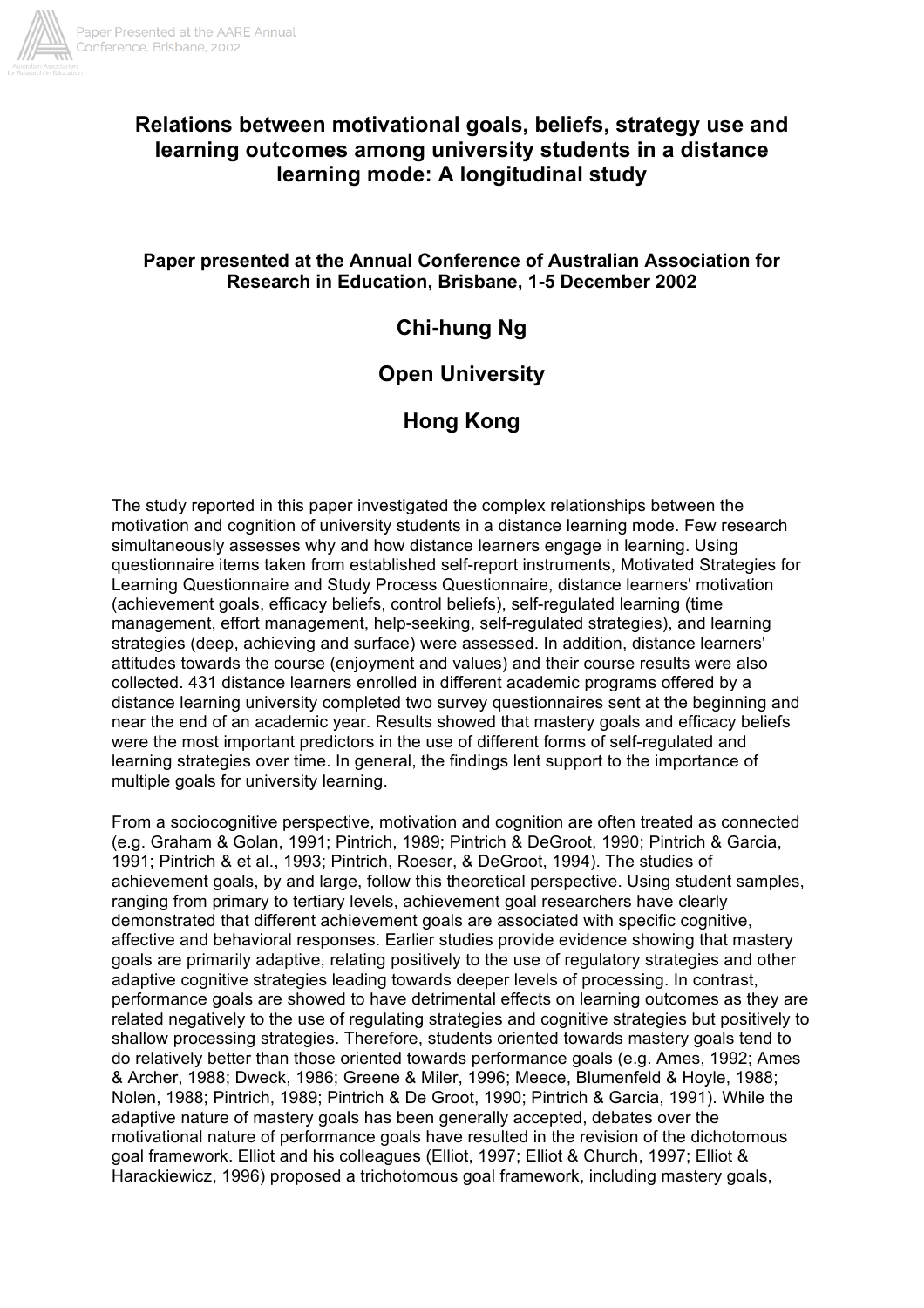

performance approach and performance avoidance goals. Their studies showed that performance goals only had deleterious effects when college students focused on avoiding showing low abilities (Elliot & Harackiewicz, 1996; Harackiewicz, Barron & Elliot, 1998). Bouffard, Boisvert, Vezeau and Larouche (1995) also found similar results with British colleague students. These theoretical debates and subsequent research findings have led prominent achievement goal researchers, such as Judith Harackiewicz and Paul Pintrich, to call for a revision of the normative goal theory (Harackiewicz, Barron, Pintrich, Elliot & Thrash, 2002; Pintrich, 2000).

While the general relationships between different types of motivational goals and strategies have been established, "there is a need for further replication and extension of these results with different samples" (Pintrich & et al., 2001). Previous studies of achievement goals involve mainly samples of students in a face-to-face mode of learning. Few studies have applied the achievement goal theory to students studying at a distance mode of learning.

Aside from the fact that achievement goals have seldom been studied among distance learners, there are several reasons why studying achievement goals with distance learners is meaningful. First, in line with a sociocognitive perspective on motivation and learning, it is assumed that distance learners' own perceptions of themselves and the learning environments will have influences on their goals and other associated construals (Dweck, 1986). Distance learners are usually described as goal-oriented. In other words, they will have clear purposes for taking distance learning courses or programs. In addition to academic interest, personal development, self-esteem and career advancement are the reasons commonly reported in the literature explaining why distance learners learn (e.g. Lyall, & McNamara, 2000; von Prummer, 1990). To learn for the sake of personal development, such as widening one's horizon, or some work-related considerations, such as, for the sake of getting promotion, can then be considered as alternative achievement goals specifically found among adult-distance learners, which should have implication on how they approach learning. Therefore, in addition to the commonly-tested achievement goals (i.e. mastery, performance-approach, and performance-avoidance goals), this study also examined goals specifically found among distance learners, including goals for personal development and work-related intentions.

The second reason why it is appropriate to apply the achievement goal framework to distance learners is related to the significance of strategies for distance learning. Abilities to regulate one's learning, manage effort and time, seek help from others in the right time, and to use appropriate strategies during the course of learning are considered critical in the process of distance learning (e.g. Brockett & Hiemstra, 1991; Garrison, 1997). Extant research has demonstrated that a sense of self-regulation and the use of strategies are essential for successful learning at a distance mode (Lyall & McNamara, 2000; King, Harner & Brown, 2000; Sankaran & Bui, 2001). However, empirical research relating these abilities to distance learners' motivation and learning outcomes is scant. Using an achievement goal framework, the influences of goals and strategies on leaning among distance learners can be examined together.

Aside from achievement goals, distance learners' efficacy and control beliefs are also important motivational constructs that will have an impact on the use of strategies. When one feel more efficacious and believe that they are in control, they will be more likely to use strategies like self-regulation and time management to regulate their learning. The close relationship between different measures of efficacy and control beliefs and the use of adaptive strategies has been studied and confirmed (e.g. Ames & Archer, 1988; Miller & et al, 1993; Greene & Miller, 1996; Pintrich, 1989; Pintrich & DeGroot, 1990). Within the achievement goal framework, concerns have been focused on the interaction between efficacy beliefs and achievement goals. However, theoretical debates and associated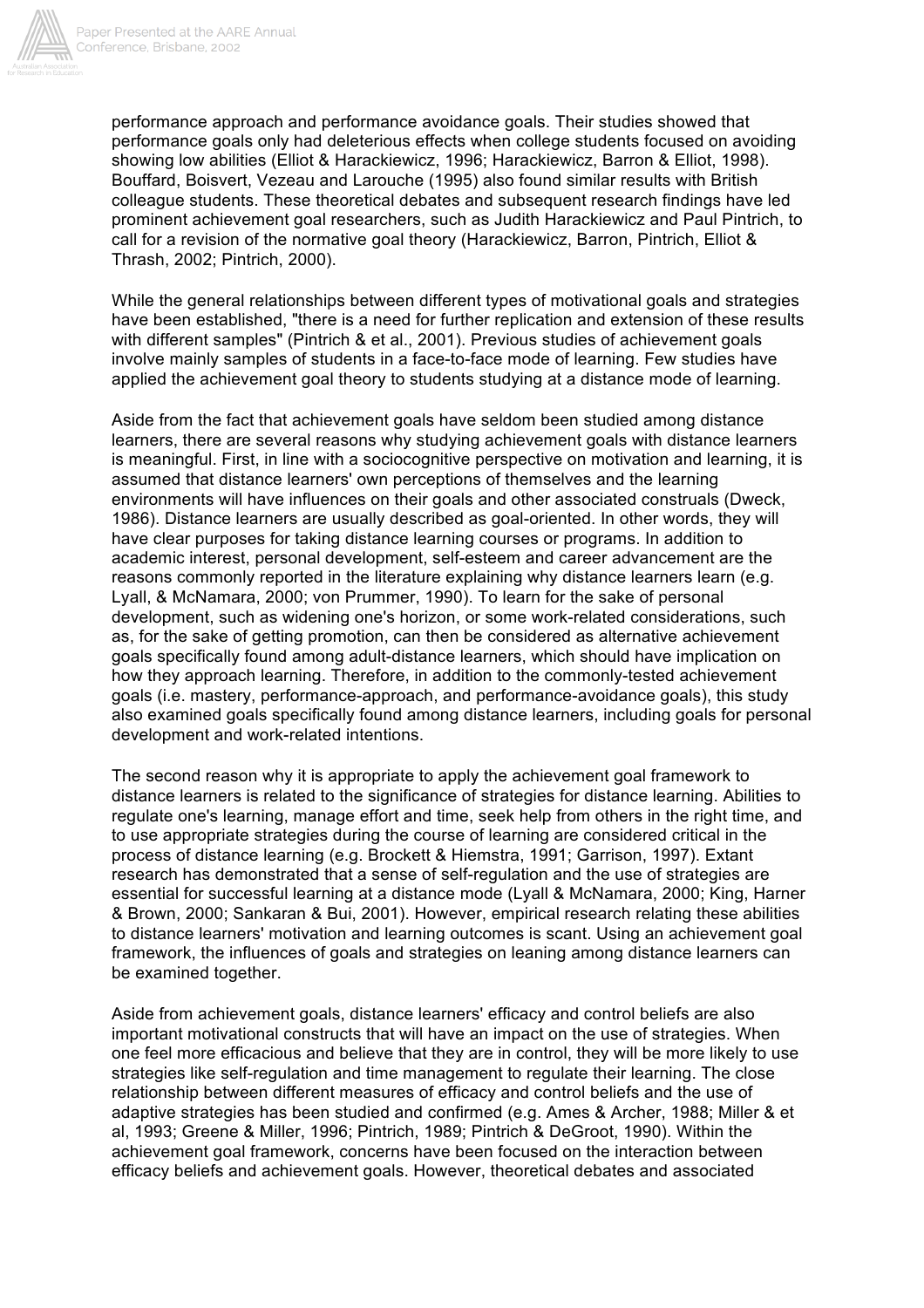

empirical findings related to this issue are far from conclusive (c.f. Dweck, 1986; Elliot & Dweck, 1988; Kaplan & Midgley, 1997; Miller, Brehrens, Greene, and Newman, 1993). Adding to the complexity of this issue is the notion of multiple goals. It is not known how different levels of efficacy interact with combined effects of mastery and performance goals or some other goals.

Given this concern about the interaction between efficacy and achievement goals, few studies simultaneously tested the relative strength of achievement goals and these motivational beliefs on the future use of strategies and learning outcomes. Greene & Miller (1996) found a path model showing that both efficacy beliefs and achievement goals predicted the level of cognitive engagement, which subsequently predicted the level of achievement. Archer (1994) in a series of regression analyses showed that mastery goals contributed to the prediction of the use of learning strategies, positive learning attitudes and task choice over and above the contribution of perceived ability and performance goals. Nevertheless, the predictive abilities of achievement goals versus efficacy beliefs on future employment of strategies and achievement levels cannot be determined from these studies as they were based on concurrent measurement of these variables. In other words, it is not clear the extent to which achievement goals, relative to other motivational variables such as efficacy and control beliefs, predict the future use of strategies. Using a longitudinal design, the current study aims to first explore the relationship between achievement goals, efficacy and control beliefs and the use of different types of learning strategies. In addition by weighting achievement goals against efficacy and control beliefs, the relative strength and unique contribution of these two sets of motivational variables on the future employment of strategies can be clarified*.*

Previous achievement goal studies usually test effects of achievement on single indictors. Barron and Harackiewicz (2001) theorized that it was important to test the effects of achievement goals on different learning outcomes because different achievement goals will have specialized effects on different outcome indicators. For example, mastery goals predicted the degree of interest and performance approach goal predicted the level of achievement in an introductory undergraduate psychology class (Harackiewicz & et al., 1997). However, the relative contribution of self-efficacy, control beliefs and the use of strategies have not been simultaneously tested and therefore, it was not known how the specialized effects of different goals weighted against other important learning variables. This study therefore tested the effects of motivational (goals and beliefs) and strategy variables on desirable learning attitudes towards a course, continuous assessment, and final examination results. The inclusion of different outcome indicators will be instrumental in differentiate the effects of different goals, beliefs and strategies in a longitudinal manner.

In short, using a sample of Chinese distance learners in Hong Kong, this exploratory study examined three major research questions about the relations between motivational variables (achievement goal, efficacy and control beliefs), the use of different strategies (selfregulatory, surface, achieving and deep strategies) and learning outcomes (attitudes towards a course, performance in continuous assessment, and final examination results):

- 1. What are the relationships between motivational goals, beliefs and the use of strategies over time among Chinese distance learners?
- 2. What are the relative strength and unique contribution of distance learners' motivational goals and beliefs in Time 1 (the beginning of a course) as a predictor of strategy use in Time 2 (the end of a course)?
- 3. What is the relative strength of motivational goals, beliefs, and strategies in Time 1 and 2 as a predictor of learning outcomes in Time 2?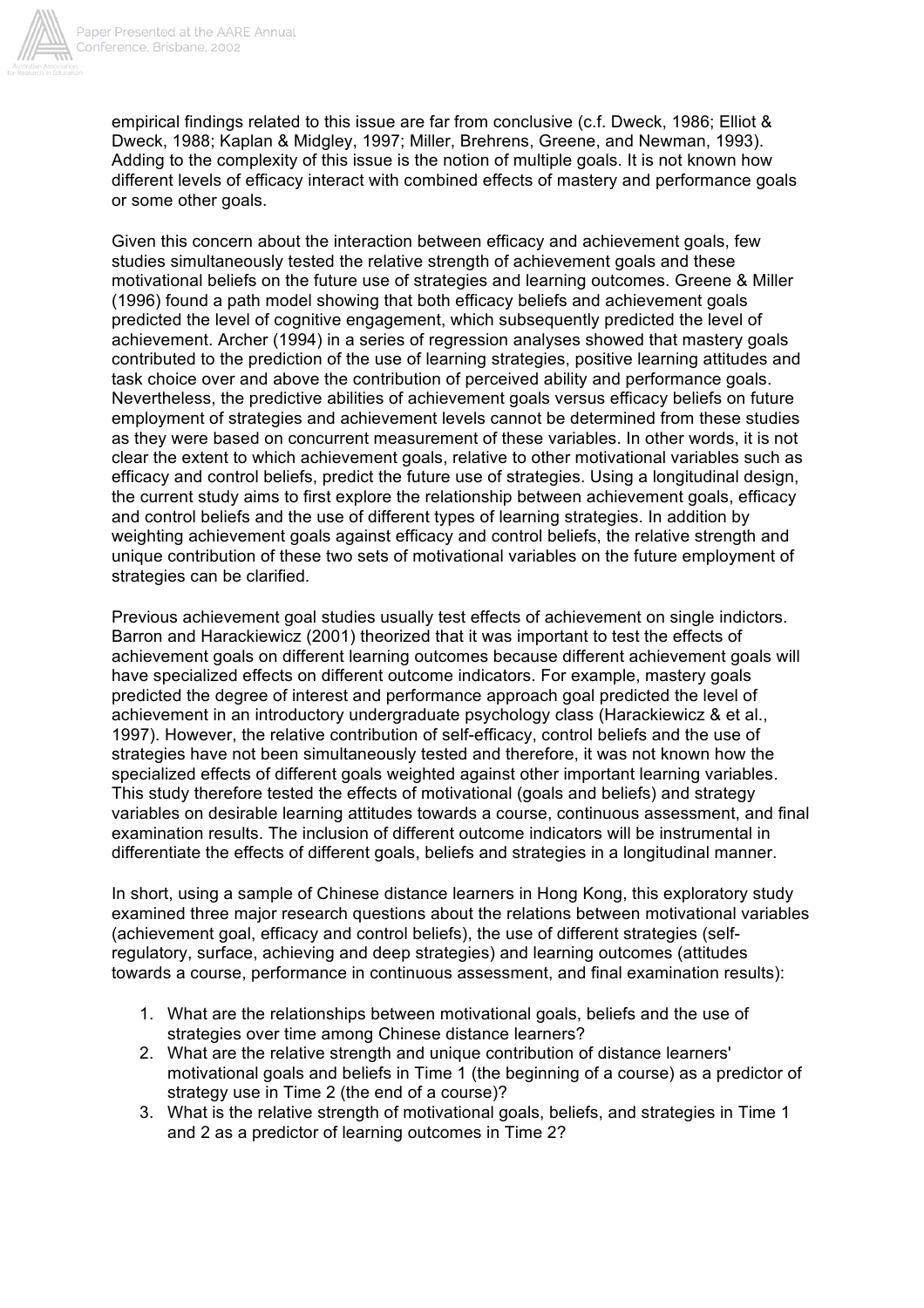

### **Method**

### *Participants*

The participants in this study included 431 distance learners enrolled in various programs of study offered by the Open University of Hong Kong. These distance learners responded twice to a mailed survey within an academic year. Among these participants, 20.2% (N=87) were males and 77.5% (N=334) females. Most of the participants concentrated in age spans of 21-30 (32.5%; N=140), 31-40 (40.4%; N=174), and 41-50 (22.7%; N=98).

### *Measures*

A large cohort of distance learners (N=1200) were asked to respond to a self-report questionnaire twice, at the beginning and towards the end of an academic year about the course they took. 431 distance learners responded twice, yielding a response rate of 35.9%. All items were set in 5 point Likert scale (lowest: 1; highest: 5). The questionnaire assessed students' achievement goals, learning strategies, self-regulatory strategies, learning related beliefs and attitudes regarding the course as a whole (see Appendix 1 for samples of questionnaire items). Questionnaire items were worded to accommodate the nature of distance learning. Major questionnaire items for assessing mastery, performance-approach and performance-avoidance goals were adapted from the previous work of achievement goal theorists (e.g. Ames & Archer, 1988). Items assessing work-related goals were specially designed for this study. Items assessing learning strategies (deep, achieving and surface) were taken from Biggs' Study Process Questionnaire (1987). Items on selfregulated strategies, time and effort management, help seeking, efficacy and control beliefs were adapted from the Motivated Strategies for Learning Questionnaire (Pintrich, Smith, Garcia & McKeachie, 1991). Learning outcomes were measured in terms of students' attitudes towards the course (assessed by 6 items), performance in continuous assessment (average score of 5 academic essays), and final examination results.

#### **Results**

## *Major constructs*

To verify whether the items tested at both times conformed to the priori classification of achievement goals, two principle components factor analyses with varimax rotation were conducted. The selection criteria for inclusion in a factor were: first, item factor loading should be over .40; and second, items loaded on one factor only, i.e. without cross-loading in different factors. The analyses yielded a five-factor solution in both Time 1 and 2. Factor five in both times contained one item only and therefore was not interpreted. The remaining four factors reflected the priori classification of achievement goals among distance learners and were labeled as Mastery-development goals, Performance-approach goals, Selfassertive goals, and Work-related goals. The eigenvalues for Mastery-development, Performance-approach, Self-assertive, and Work-related goals were 4.46, 3.25, 1.71 and 1.21 respectively for Time 1, and 4.82, 3.33, 1.21 and 1.24 respectively for Time 2. The percentage of variance explained for Mastery-development, Performance-approach, Selfassertive, and Work-related goals were 22.30%, 16.27%, 8.58% and 6.07% respectively for Time 1, and 24.12%, 16.67%, 6.08% and 9.22% respectively for Time 2. Masterydevelopment goals were formed by items assessing goals related to mastering of knowledge and enhancing personal development. This mixture of items assessing mastery and development reflected that the notion of mastery for distance learners is closely related to personal development. Performance-approach goals were about showing one's ability and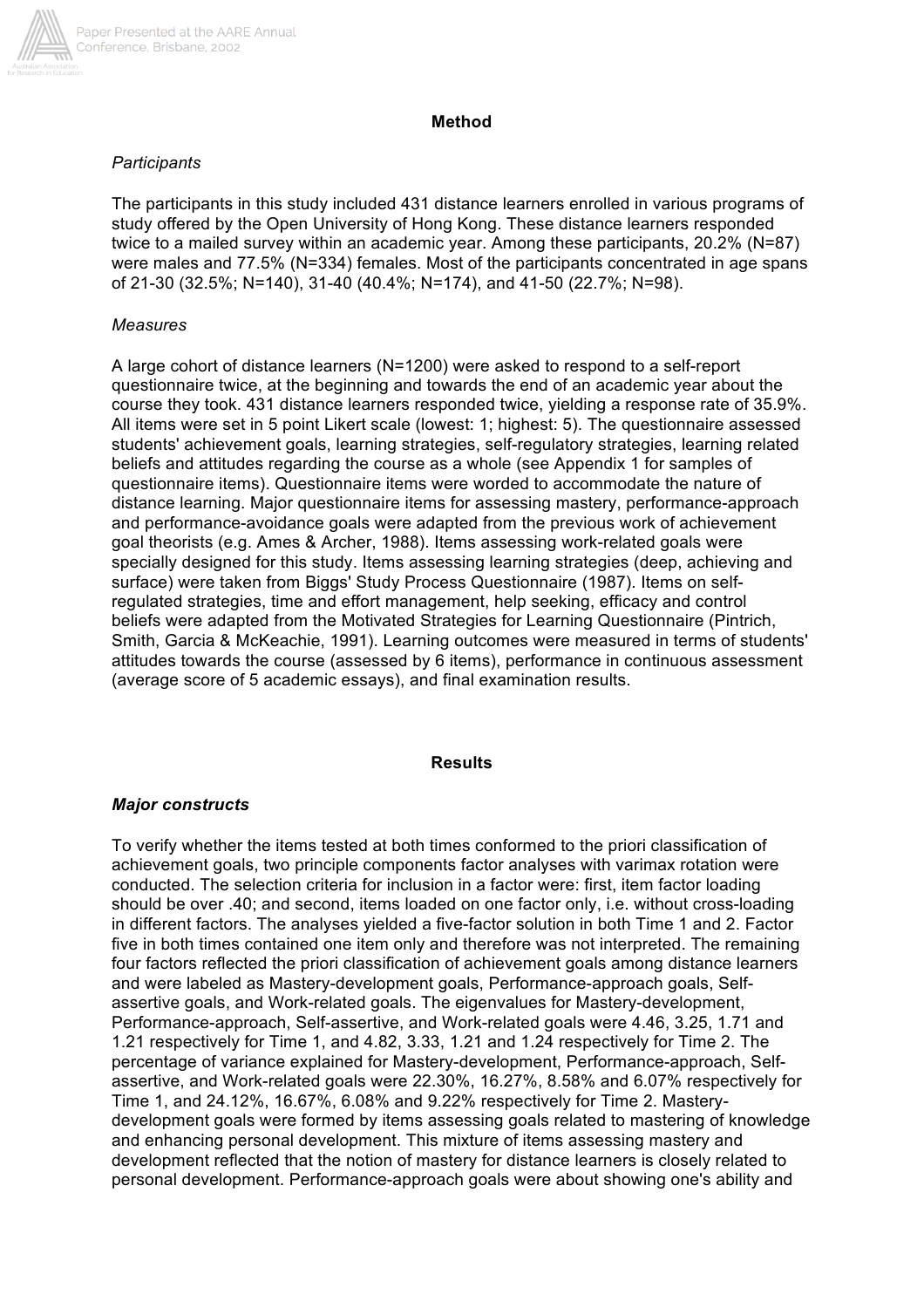

getting good performance. Self-assertive goals were about building up confidence and proving one's ability. Work related goals were overtly about learning for the sake of enhancing one's career prospect through getting better professional qualifications or further developing one's professional knowledge. In general, these goal categories reflected the specific goals distance learners often embrace.

The construction of self-regulatory strategies, effort management, time management, helpseeking, efficacy beliefs and control beliefs followed closely those found in the MSLQ. Similarly, the construction of surface, achieving and deep strategies followed the SPQ framework. Factor analyses were considered not necessary for these scales adapted from established instruments. Attitudes towards the course were assessed by items on values and interest on the course. The items forming the constructs in this study were then tested for reliability in both Time 1 and 2 separately. Table 1 shows the results.

*The first question concerned the relations between motivational variables and the use of different strategies.* Table 2 summarizes the correlation between motivational variables, the use of different learning and regulatory strategies, and attitudes towards the course in both Time 1 and 2. As shown, mastery-development goals, relative to other goals in both Time 1 and 2, had a stronger relationship with various types of strategies, except help seeking strategies. The strongest correlation was between mastery goals and attitudes towards the course (r=.72, r=.78). This close link confirmed the intrinsic nature of mastery-development goals. In addition, mastery-development goals distinguished between adaptive and maladaptive strategies. They correlated positively with adaptive strategies but maintaining a negative relationship with surface strategies (r=-.28, r=-.48).

Performance-approach goals showed a similar adaptive pattern of relationship in the use of strategies. Specifically, performance-approach goals were negatively related to the use of surface strategies but positively related to the use of achieving, deep, and other regulatory strategies. It was interesting to note that performance-approach goals, relative to other goals, showed the strongest relationship with help-seeking strategies. This particular result suggests that seeking help may not be considered as a demonstration of low ability among Chinese distance learners. Performance-approach goals were also positively related to attitudes towards the course in both Time 1 and 2.

The relationships between self-assertive goals and strategy use were less clear-cut. On one hand, these goals maintained a positive relationship with adaptive strategies like achieving, deep, self-regulatory and time management; on the other hand they were positive associated with surface strategies. With these mixed results, it was difficult to conclude the motivational nature of self-assertive goals. However, these goals were positively related to attitudes towards the course in both Time 1 and 2.

Work-related goals were associated with the use of surface strategies positively in both Time 1 (r=.22) and 2 (r=.24). Distance learners with these goals also endorsed the use of achieving strategies. Work-related goals had a nonsignificant or relatively weak link with the use of deep strategies (r=.04, nonsignificant; r=.10), self-regulatory strategies (r=.04 nonsignificant; r=.13), time management strategies (r=.01, nonsignificant; r=-.02, nonsignificant), effort management strategies (r=-.10; r=-.06), and help seeking strategies (r=.05, nonsignificant; r=.12). These goals did not relate to any favourable attitudes towards the course (r=.09; r=.09). Taken together, these results suggested that work-related goals may be extrinsic in nature.

One general pattern of association was that motivational goals had a stronger relationship with the use of learning and regulatory strategies in Time 2, with exception in a few pairs. This phenomenon may be related to the timing of the second survey. With the examination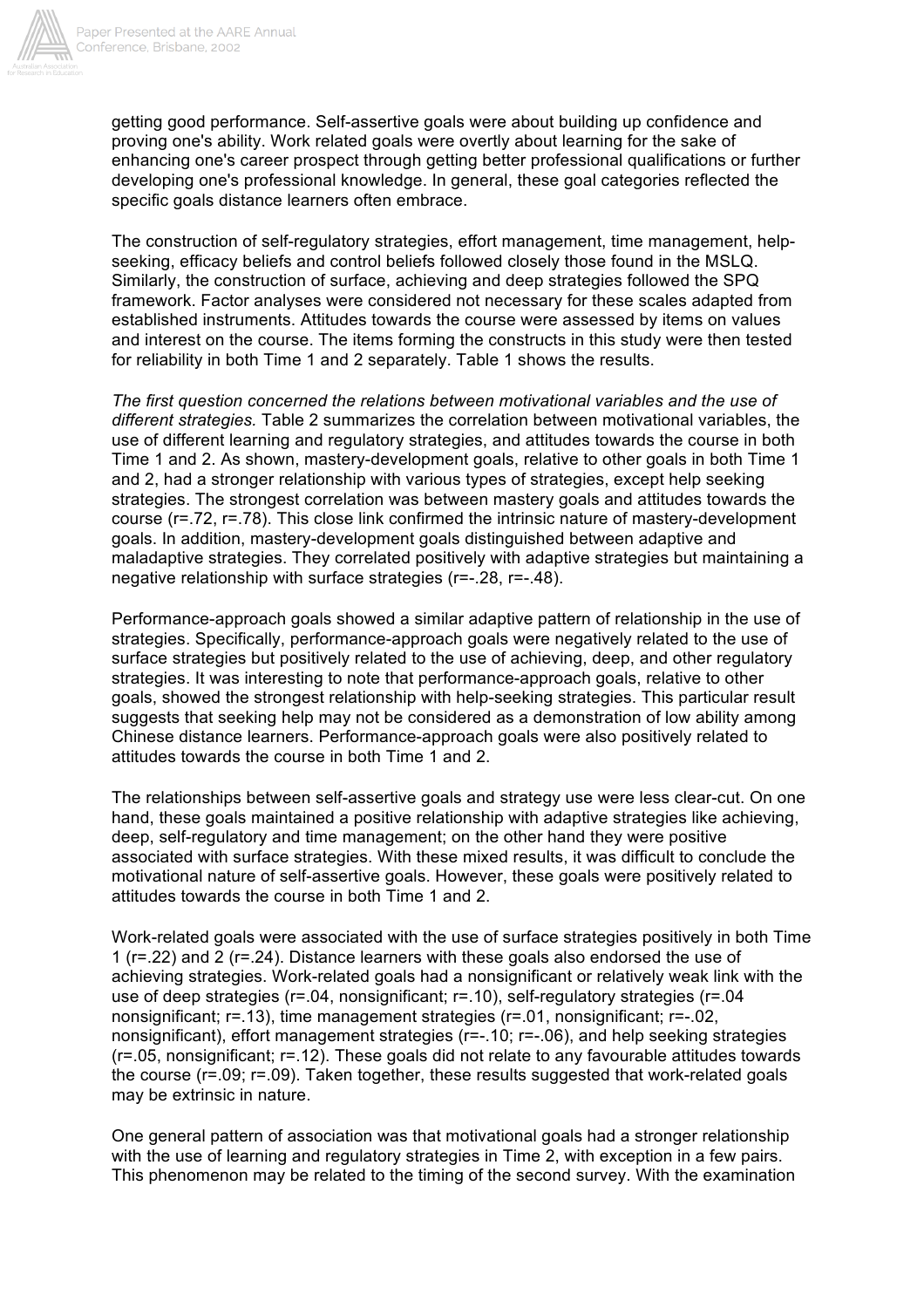

approaching, distance learners might have shown greater concern on their learning, which probably led to the development of a closer relationship between motivational goals and the use of strategies.

The pattern of association between efficacy beliefs, control beliefs and the use of strategies mirrored that of mastery-development goals. In other words, strong efficacy and control beliefs were associated with less use of surface strategies but more use of adaptive learning and regulatory strategies. These results suggest that distance learners with a strong sense of self-efficacy and control tend to use more adaptive strategies but less maladaptive strategies.

*The second question concerned the relative strength and unique contribution of motivational variables (Time 1) predicting the future use of strategies (Time 2)*. Seven individual regression analyses were run. The different types of strategies in Time 2 were entered as dependent variables while motivational variables in Time 1, including efficacy and control beliefs as well as the four different types of achievement goals, were treated as independent variables entered in the same block. The results found 7 significant regression models, showing that motivational beliefs and goals successfully predicted the future employment of different types of strategies. Table 3 shows the results of these analyses. As shown, mastery-development goals were the most important predictors for surface strategies, deep strategies, self-regulating strategies, effort management, and help-seeking. Efficacy beliefs were the most important predictor for the employment of achieving strategies and time management. Performance-approach goals predicted positively the use of regulatory strategies but negatively the use of surface strategies, indicating that a concern for higher performance over time would not lead to any deleterious effects on strategy use. Workrelated goals, however, were maladaptive overtime as they positively predicted the use of surface strategies but negatively predicted time management strategies. As for self-assertive goals, their effects overtime were still mixed.

To show that distance learners' achievement goals predicted the use of different strategies *over and above* that of efficacy and control beliefs, a series of regression was conducted. Efficacy and control beliefs were entered in the first step, and achievement goals followed in the second step. This order of entry would show how well achievement goals predict the dependent variables after the variance unique to the motivational beliefs has been accounted for. Table 4 shows the results and indicates that achievement goals made independent significant contribution to the total  $R<sup>2</sup>$ , over and above the contribution of motivational beliefs. For surface strategies, effort management and helpseeking strategies, the contribution of achievement goals was more distinctive. In most cases, masterydevelopment goals were the major contributor to the additional account of the variance.

*The third question was about the relative strength of motivational and strategy variables in Time 1 and 2 as a predictor of learning outcomes in Time 2, including attitudes towards the course, and achievement levels shown in continuous assessment and final examination.* Six hierarchical regression analyses were conducted. Table 5 shows the results, which indicates that different learning outcomes were predicted by different variables. Mastery-development goals in both Time 1 and 2 strongly predicted distance learners' attitudes towards the courses at the end of an academic year. Efficacy beliefs in both time 1 and 2 predicted achievement levels shown in continuous assessment and final examination. Work-related goals in time 1 and 2 predicted the examination results. Effort management in time 1 and 2 predicted students' performance in continuous assessment. Distance learners' performanceapproach goals in time 2 predicted their performance in both continuous assessment and examination results. The negative significant result of self-regulatory strategies predicting continuous assessment may be due to suppressor effect, as these two variables were not significantly correlated in both Time 1 and 2.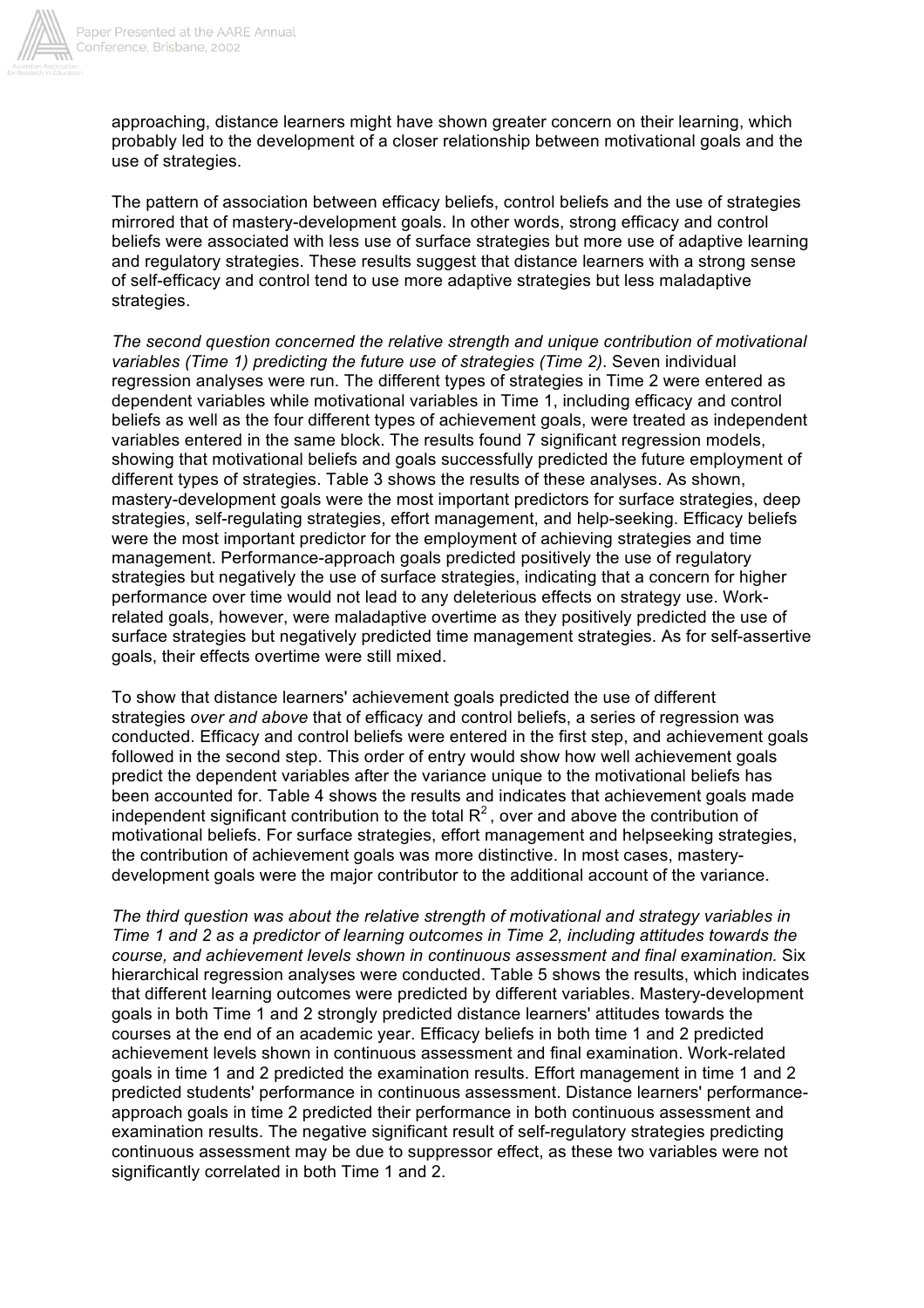

## **Discussion**

Using a longitudinal design, this study explored the relationships between motivational goals, beliefs, use of strategies and different learning outcomes. In terms of the relationships between motivational goals, beliefs and the use of strategies, it was found that the greater use of mastery-development goals were associated with a greater use of adaptive strategies. Performance-approach goals also showed a similar adaptive pattern strategy use, which is consistent with the revised perspective Elliot and his colleagues suggested.

The relationship between work-related goals and strategy use warranted more concerns. Comparing with the previous two types of goals, work-related goals showed a reverse pattern of relationship with strategy use. They predicted the use of surface strategies but negatively related or nonsignficantly related to the use of the adaptive strategies such as deep and self-regulatory strategies. However, interpreting these results as the case that distance learners with greater concern of their own career or professional advancement in learning will usually demonstrate a maladaptive pattern of strategy use seems problematic. There are two reasons preventing us rushing to this premature conclusion. First, the use of surface strategies among Chinese students might not necessarily be maladaptive. Previous studies in learning strategies show that high achieving Chinese students also endorse the use of surface strategies. In other words, surface strategies are within the learning strategy repertoire of Chinese students. The second reason is that work-related goals in this study positively predicted the final examination results. In other words, distance learners with career intentions had better results. What can then be deduced from the current results is that work-related goals may represent an alternative path to achievement (c.f. Pintrich, 2000), i.e. using surface strategies to gain better examination results.

The current findings also showed that different achievement goals will have specialized effects on different learning outcomes and attested to the importance of assessing the effects of individual achievement goals against different indicators of learning outcomes (Barron & Harackiewicz, 2001). Mastery-development goals predicted positive attitudes towards the courses but not the level of achievement as measured by continuous assessment and final examination. In contrast, performance-approach goals and workrelated goals predicted achievement levels but not attitudes towards the course. These findings lent support to the optimal motivation hypothesis Barron and Harackiewicz proposed, which states that to be optimally motivated in a university learning environment, one needs to strike for high performance and simultaneously put effort and time to master the learning materials. The current findings provided evidence that a sense of efficacy will also contribute to the development of optimal motivation as efficacy beliefs predicted both attitudes and achievement levels over time.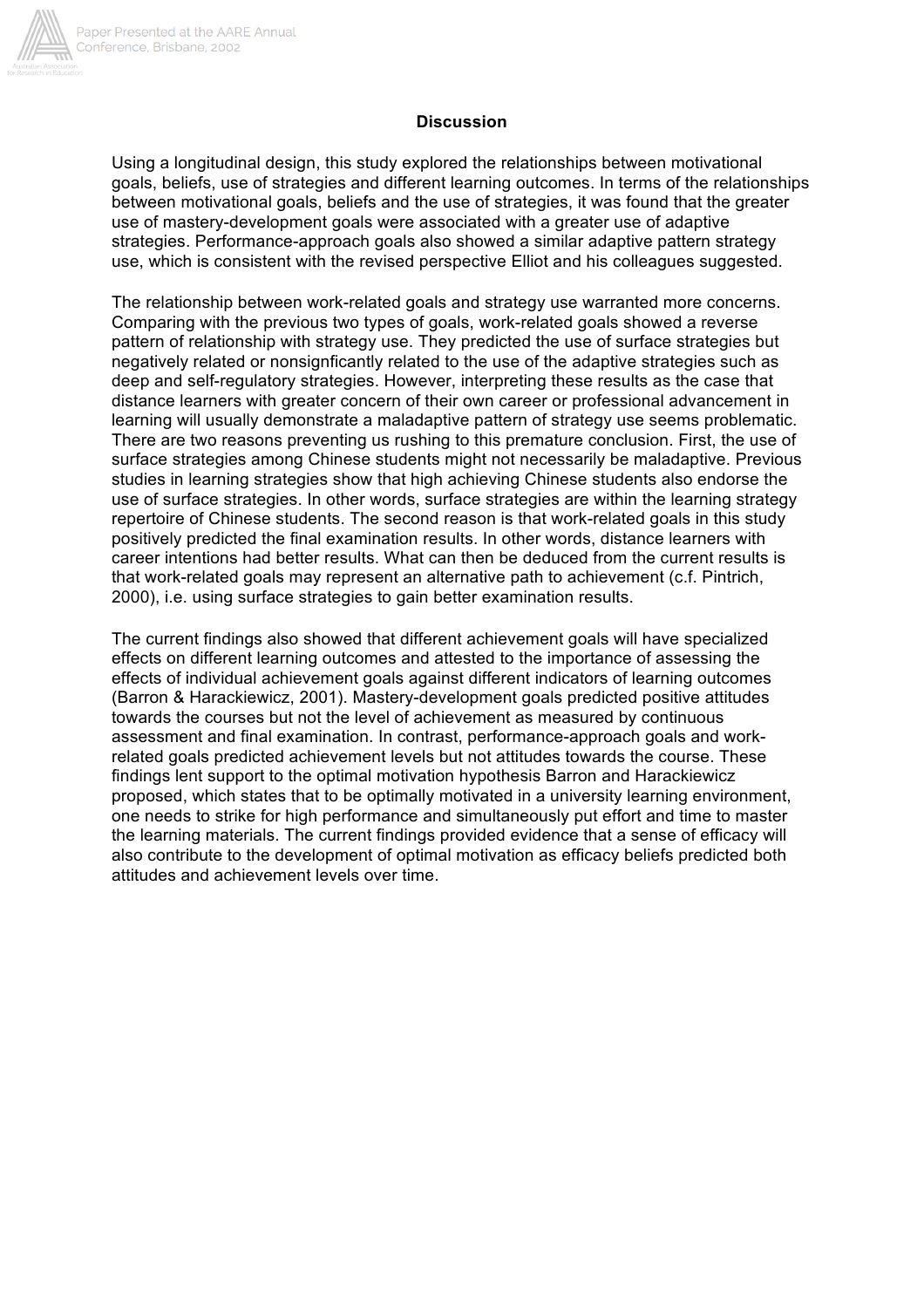

#### **References**

Ames, C. (1992). Classrooms: Goals, structures, and student motivation. *Journal of Educational Psychology, 84*(3), 261-271.

Ames, C., & Archer, J. (1988). Achievement goals in the classroom: Students' learning strategies and motivational processes.*Journal of Educational Psychology, 80*(3), 260-267.

Archer, J. (1994). Achievement goals as measure of motivation in university students. *Contemporary Educational Psychology, 19*, 430-446.

Barron, K. E., & Harackiewicz, J. M. (2001). Achievement goals and optimal motivation: Testing multiple goal models. *Journal of Educational Psychology, 80*(5), 706-722.

Biggs, J. (1987). *Study Process Questionnaire Manual*. Melbourn: ACER.

Bouffard, T., Boisvert, J., Vezeau, C., & Larouche, C. (1995). The impact of goal orientation on self-regulation and performance among college students. *British Journal of Educational Psychology, 65*(3), 317-330.

Brockett, R. G., & Hiemstra, R. (1991). *Self-direction in adult learning*. London: Routledge.

Dweck, C. S. (1986). Motivational processes affecting learning. *American Psychologist, 41*(10), 1040-1048.

Elliot, A., & Harackiewicz, J. (1996). Approach and avoidance achievement goals and intrinsic motivation: A mediational analysis.*Journal of Personality and Social Psychology, 70*, 968-980.

Elliot, A. J. (1997). Integrating the "classic" and "contemporary" approaches to achievement motivation: A hierarchical model of approach and avoidance achievement motivation. In M. L. Maehr & P. R. Pintrich (Eds.), *Advances in motivation and achievement*(Vol. 10, pp. 143- 179). Greenwich, C.T.: JAI Press Inc.

Elliot, A. J., & Church, M. A. (1997). A hierarchical model of approach and avoidance achievement motivation. *Journal of Personality and Social Psychology, 72*, 218-232.

Elliott, E. S., & Dweck, C. S. (1988). Goals: An approach to motivation and achievement. *Journal of Personality and Social Psychology, 54*(1), 5-12.

Garrison, D. R. (1997). Self-directed learning: Toward a comprehensive model. *Adult Education Quarterly, 48*(1), 18-33.

Graham, S., & Golan, S. (1991). Motivational influences on cognition: Task involvement, ego involvement, and depth of information processing. *Journal of Educational Psychology, 83*(2), 187-194.

Greene, B. A., & Miller, R. B. (1996). Influences on achievement: Goals, perceived ability, and cognitive engagement.*Contemporary Educational Psychology, 21*, 181-192.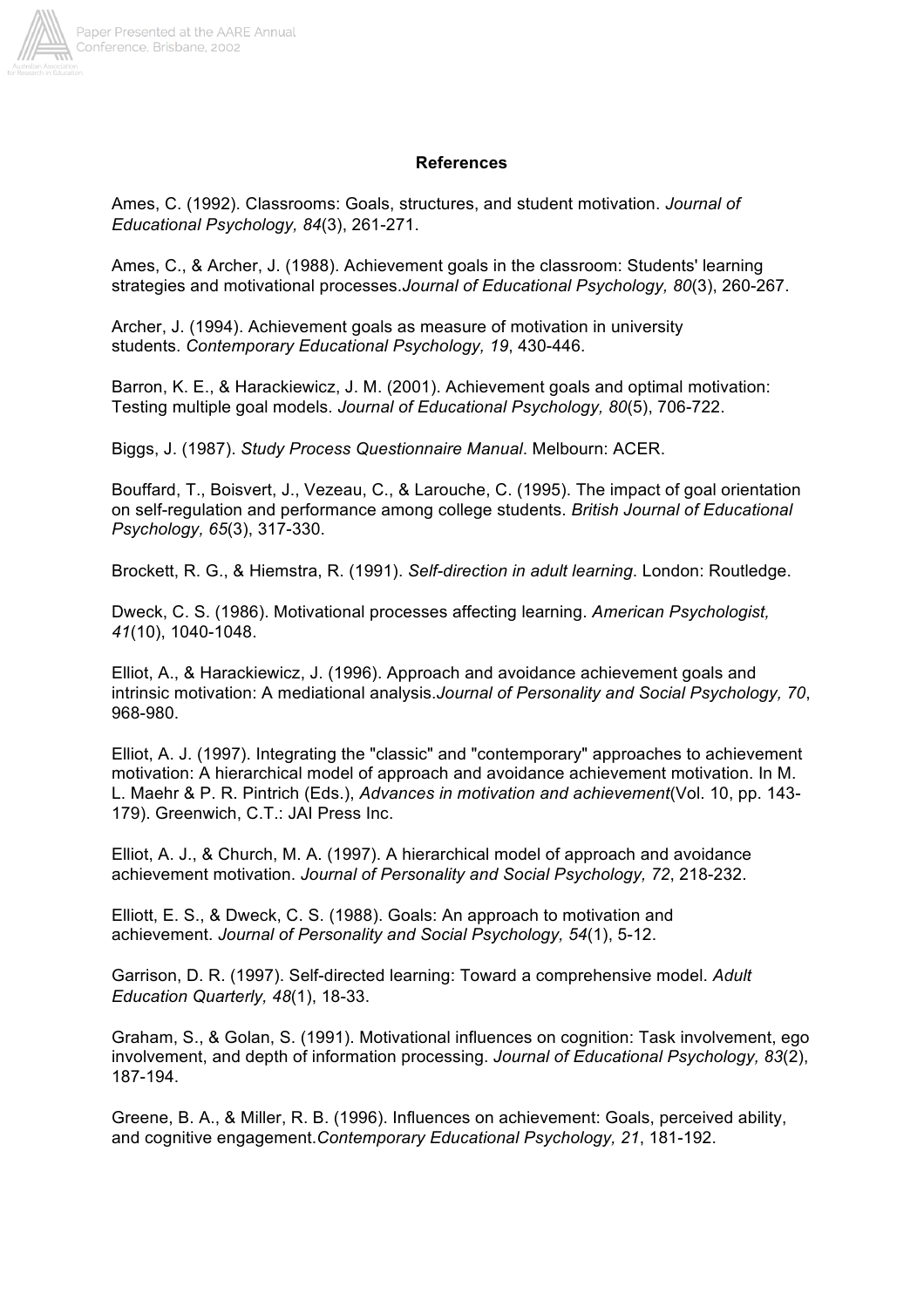

Harackiewicz, J. M., Barron, E., Carter, S. M., Lehto, A. T., & Elliot, A. J. (1997). Predictors and consequences of achievement goals in the college classroom: Maintaining interest and making the grade. *Journal of Personality and Social Psychology, 73*, 1284-1295.

Harackiewicz, J. M., Barron, K. E., & Elliot, A. J. (1998). Rethinking achievement goals: When are they adaptive for college students and why? *Educational Psychologist, 33*(1), 1- 21.

Harackiewicz, J. M., Barron, K. E., Pintrich, P. R., Elliot, A. J., & Thrash, T. M. (2002). Revision of achievement goal theory: Necessary and illuminating. *Journal of Educational Psychology, 94*(3), 638-645.

Kaplan, A., & Midgley, C. (1997). The effect of achievement goals: Does level of perceived academic competence make a difference? *Contemporary Educational Psychology, 22*, 415- 435.

King, F. B., Harner, M., & Brown, S. W. (2000). Self-regulatory behavior influences in distance learning. *International Journal of Instructional Media, 27*(2), 147-155.

Lyall, R., & McNamara, S. (2000). Influences on the orientations to learning of distance education students in Australia. *Open Learning, 15*(2), 107-121.

Meece, J. L., Blumenfeld, P. C., & Hoyle, R. H. (1988). Students' goal orientations and cognitive engagement in classroom activities. *Journal of Educational Psychology, 80*(4), 514-523.

Miller, R. B., Behrens, J. T., Greene, B. A., & Newman, D. (1993). Goals and perceived ability: Impact on student valuing, self-regulation, and persistence. *Contemporary Educational Psychology, 18*, 2-14.

Miller, R. B., Behrens, J. T., Greene, B. A., & Newman, D. (1993). Goals and perceived ability: Impact on student valuing, self-regulation, and persistence. *Contemporary Educational Psychology, 18*, 2-14.

Nolen, S. B. (1988). Reasons for studying: Motivational orientations and study strategies. *Cognition and Instruction, 5*(4), 269-287.

Pintrich, P. R. (1989). The dynamic interplay of student motivation and cognition in the college classroom. In M. L. Maehr & P. R. Pintrich (Eds.), *Advances in motivation and achievement* (Vol. 6, pp. 117-160). Greenwich CT: JAI press.

Pintrich, P. R. (2000). Multiple goals, multiple pathways: The role of goal orientation in learning and achievement. *Journal of Educational Psychology, 92*(3), 544-555.

Pintrich, P. R., & De Groot, V. (1990). Motivational and self-regulated learning components of classroom academic performance.*Journal of Educational Psychology, 82*(1), 33-40.

Pintrich, P. R., & Garcia, T. (1991). Student goal orientation and self-regulation in the college classroom. In M. L. Maehr & P. R. Pintrich (Eds.), *Advances in motivation and achievement* (Vol. 7, pp. 371-402). Greenwich CT: JAI Press.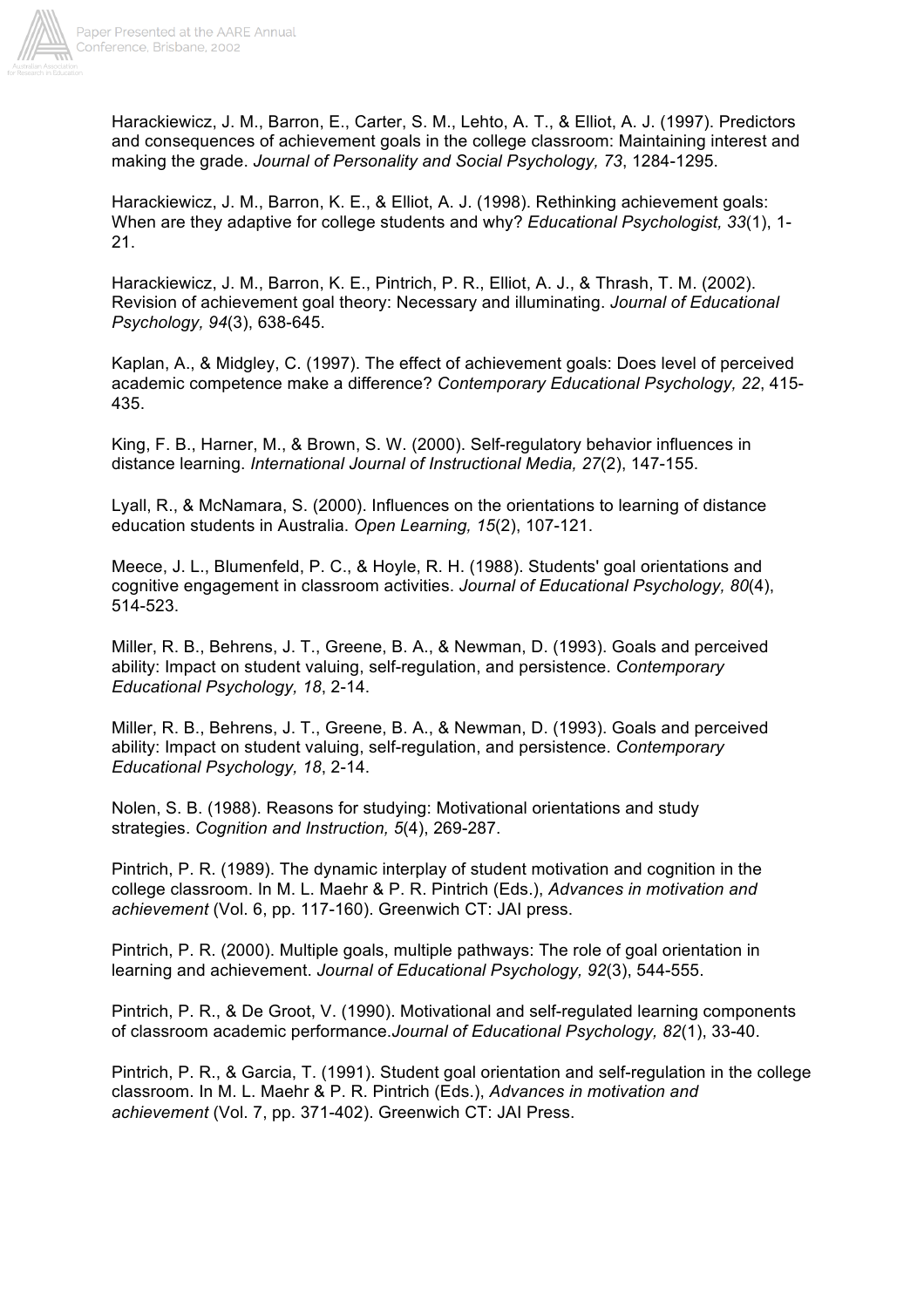

Pintrich, P. R., Roeser, R. W., & De Groot, E. A. M. (1994). Classroom and individual differences in early adolescents' motivation and self-regulated learning. *Journal of Early Adolescence, 14*(2), 139-161.

Pintrich, P. R., Smith, D. A., Garica, T. & McKeachie, W. J. (1991). A manual for the use of the Motivated Strategies for Learning Questionnaire (MSLQ). Ann Arbor, MI: University of Michigan.

Pintrich, P. R., Zusho, A., Schiefele, U., & Pekrun, R. (2001). Goal orientation and selfregulated learning in the college classroom: A cross-cultural comparison. In F. Salili, C.-Y. Chiu, & Y.-Y. Hong (Eds.), *Student motivation: The culture and context of learning*(pp. 149- 169). New York: Kluwer Academic/Plenum Publishers.

Sankaran, S. R., & Bui, T. (2001). Impact of learning strategies and motivation on performance: A study in web-based instruction.*Journal of Instructional Psychology, 28*(3), 191-198.

von Prummer, C. (1990). Study motivation of distance students: A report on some results from a survey done at the FernUniverstat in 1987/88. *Research in Distance Education, 2*(2), 2-6.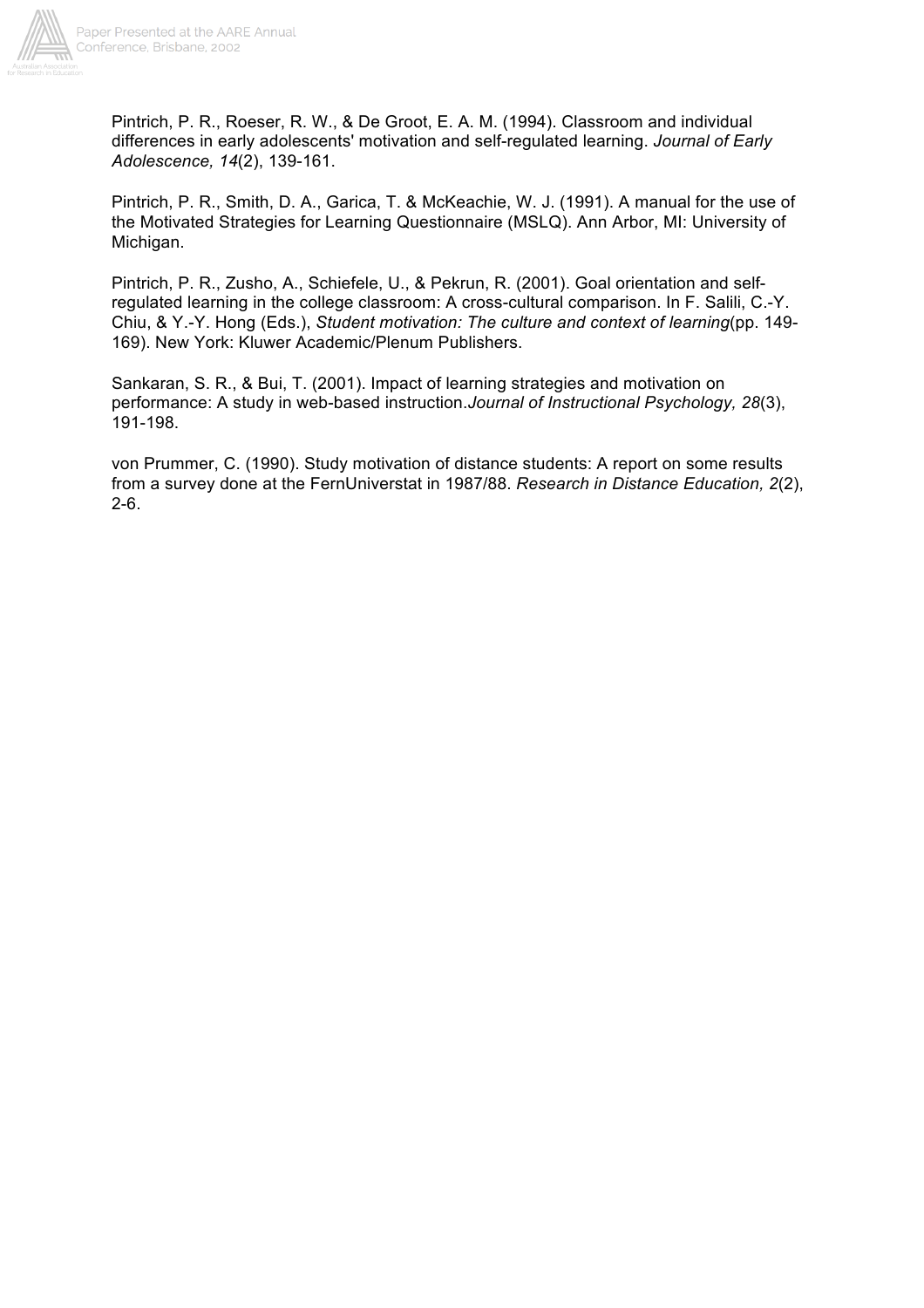

## **Appendix 1: Sample Questionnaire items**

#### **Mastery-development goals**

- I enrolled in this course because I want to learn something new.
- I want to gain personal satisfaction

#### **Performance-approach goals**

- In this course, I would like to show that I am more capable than other students
- I want to get a good result

#### **Work-related goal**

- Because the knowledge is relevant to my job
- I want to gain the professional qualification

#### **Self-assertive goals**

- Because I want to enhance my self-confidence
- I don't want people to think that I know nothing about this subject

## **Efficacy Beliefs**

- I believe I will receive an excellent grade in this class
- I'm certain I can understand the most difficult concepts and theories presented in the course

## **Control beliefs**

- If I study in appropriate ways, then I will be able to learn the material in this course
- If I try hard enough I will understand the course material

#### **Surface strategies**

- I think browsing around is a waste of time, so I only study seriously what's given out in tutorials or in the course outlines
- I learn the materials in this course mainly by rote, going over and over them until I know them by heart.

## **Deep strategies**

- While I am studying this course, I think of real life situations to which the material that I am learning would be useful.
- In reading new material, I find that I'm continually reminded of material I already view before I am satisfied.

## **Achieving strategies**

- I'll try to work consistently throughout the semester and review the materials in the course regularly when the exam is close.
- I'll try to do all of my assignments as soon as possible after they are given out.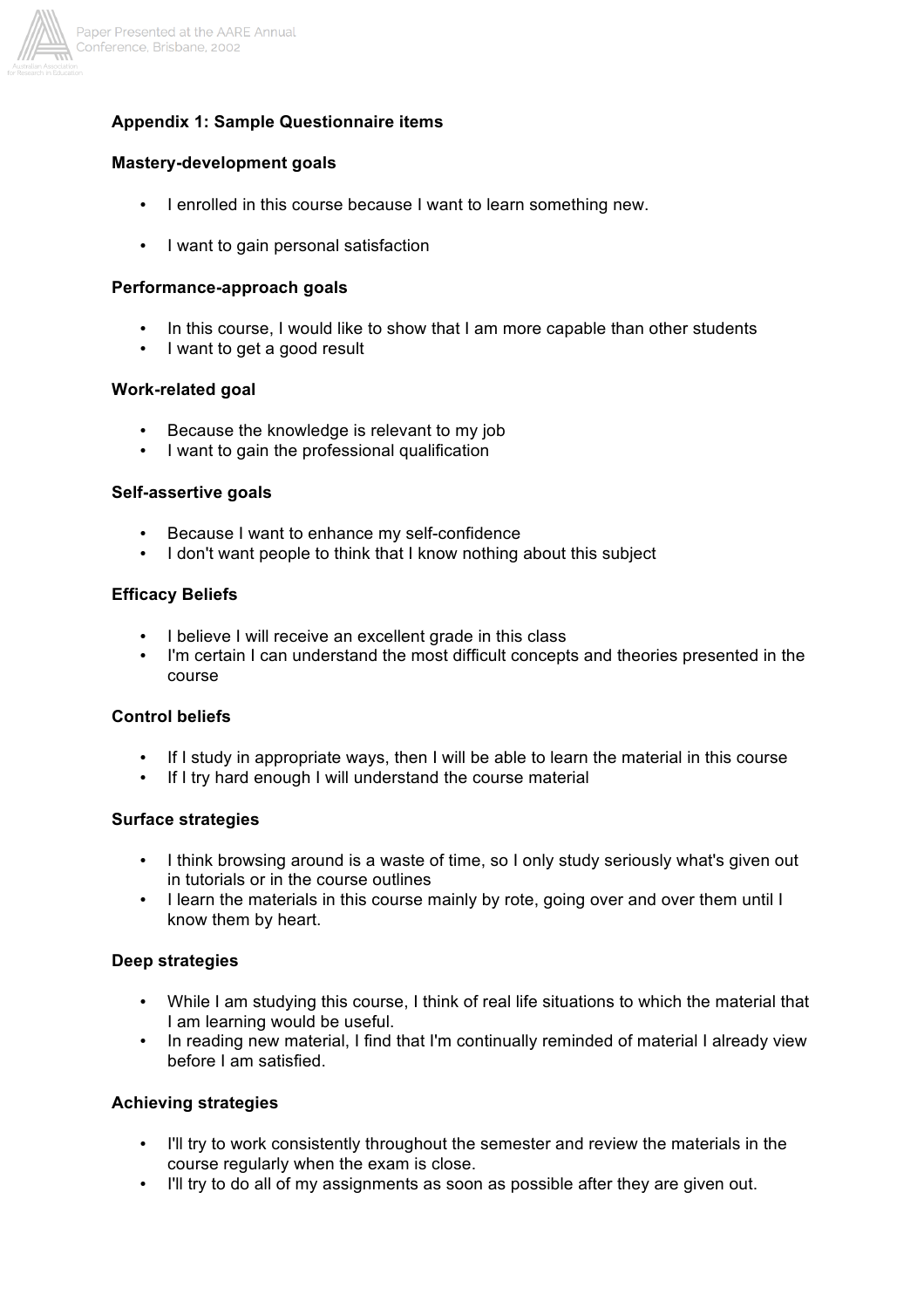

## **Self-regulatory strategies**

- During tutorials, I often miss important points because I'm thinking of other things
- When studying this course, I make questions to help focus my understanding

### **Time Management**

- I make good use of study time for this course
- I find it hard to stick to a study schedule

#### **Effort Management**

- Even when study materials are dull and uninteresting, I manage to keep working until I finish
- I work hard to do well in this course even if I don't like what we are doing

#### **Help seeking**

- When I don't understand the material in this course, I ask my tutor or others for help<br>• I try to identify students in my group whom I can ask for help if necessary
- I try to identify students in my group whom I can ask for help if necessary

# **Attitudes towards the course**

- I think the materials in this course are relevant for my job
- Learning this course is enjoyable

| <b>Major Constructs</b>    | No. of Items | Reliability |        |
|----------------------------|--------------|-------------|--------|
|                            |              | Time 1      | Time 2 |
| Mastery-Development goals  | 8            | .81         | .83    |
| Performance-Approach goals | 2            | .67         | .66    |
| Self-assertive goals       | 3            | .65         | .65    |
| Work-related goals         | 5            | .79         | .80    |
| Surface strategies         | 3            | .55         | .54    |
| Achieving strategies       | 4            | .70         | .65    |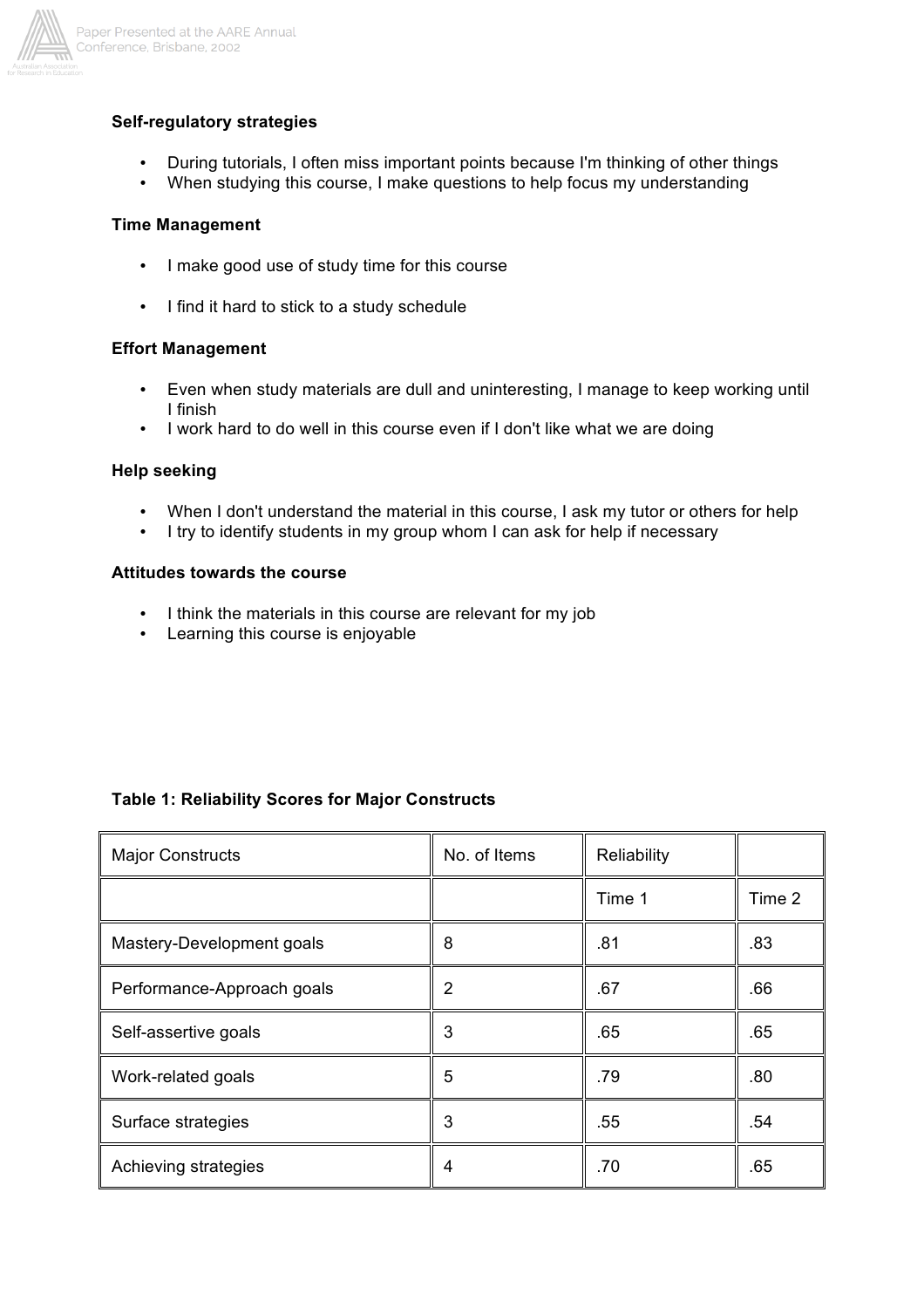

| Deep strategies             | 4              | .70 | .71 |
|-----------------------------|----------------|-----|-----|
| Self-regulated strategies   | 8              | .78 | .77 |
| Time management             | 2              | .63 | .67 |
| <b>Effort management</b>    | 2              | .63 | .67 |
| <b>Help Seeking</b>         | $\overline{2}$ | .81 | .79 |
| <b>Efficacy beliefs</b>     | 3              | .78 | .71 |
| <b>Control beliefs</b>      | 3              | .70 | .73 |
| Attitude towards the course | 6              | .84 | .85 |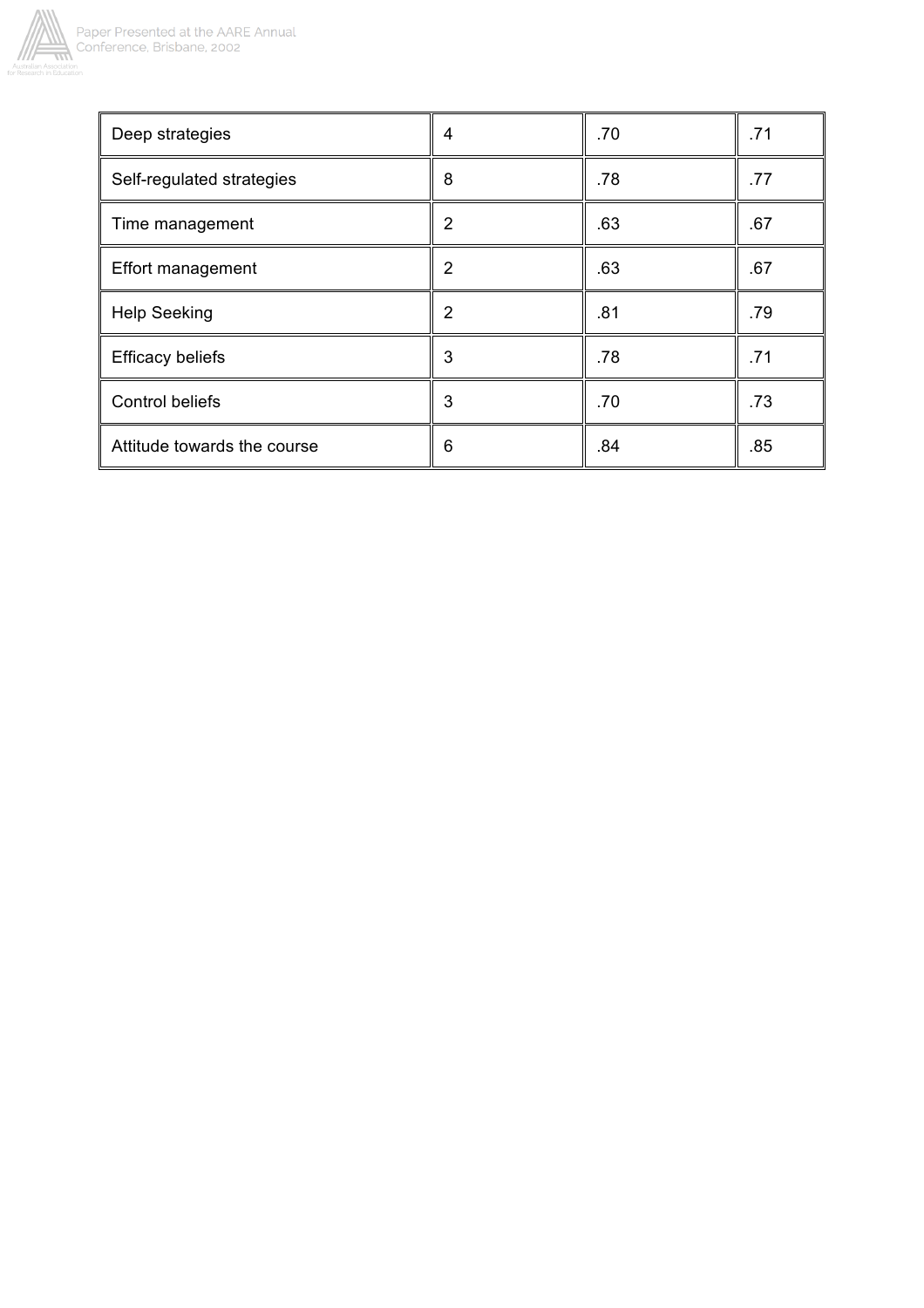

# Table 2: Correlations between Motivational variables (achievement goals & motivational beliefs) and Strategy Use in both Time 1 & 2

|                                                     | <b>Surfac</b><br>е<br>strateg<br>ies |                               | <b>Achiev</b><br>ing<br>strateg<br>ies |                                   | Deep<br>strateg<br>ies            |                                   | Self-<br>regulat<br>ory<br>strateg<br>ies |                                     | <b>Time</b><br>manag<br>ement       |                                    | <b>Effort</b><br>manag<br>ement    |                                      | <b>Help</b><br>seekin<br>g        |                               | <b>Attitud</b><br>es                  |                                               |
|-----------------------------------------------------|--------------------------------------|-------------------------------|----------------------------------------|-----------------------------------|-----------------------------------|-----------------------------------|-------------------------------------------|-------------------------------------|-------------------------------------|------------------------------------|------------------------------------|--------------------------------------|-----------------------------------|-------------------------------|---------------------------------------|-----------------------------------------------|
|                                                     | T<br>1                               | Τ<br>$\overline{\mathbf{2}}$  | T<br>1                                 | T<br>$\overline{2}$               | T<br>1                            | Τ<br>$\overline{2}$               | T<br>1                                    | Τ<br>$\overline{\mathbf{2}}$        | T<br>1                              | T <sub>2</sub>                     | T<br>1                             | T <sub>2</sub>                       | T<br>1                            | T<br>$\overline{\mathbf{2}}$  | Τ<br>1                                | T<br>$\overline{\mathbf{2}}$                  |
| <b>Maste</b><br>ry-<br>devel<br>opme<br>nt<br>goals | $\cdot$ .2<br>$8*$<br>$\star$        | .4<br>$8*$<br>$\star$         | .3<br>$5^\star$<br>$\star$             | $\mathbf{.4}$<br>$2^*$<br>$\star$ | .4<br>$9*$<br>$\star$             | $.6\,$<br>$0^*$<br>$\star$        | $\cdot$<br>$1*$<br>$\star$                | $\mathbf{.4}$<br>$1*$<br>$\star$    | $.2\,$<br>$2^*$<br>$\star$          | $.2\phantom{0}$<br>$1*$<br>$\star$ | $\cdot$ 1<br>$9*$<br>$\star$       | $.3\,$<br>$8*$<br>$\star$            | .1<br>$0*$                        | .1<br>$3*$<br>$\star$         | .7<br>$3*$<br>$\star$                 | .7<br>$9^{\star}$<br>$\star$                  |
| Perfor<br>manc<br>$e-$<br>appro<br>ach<br>goals     | $.0\,$<br>8                          | .1<br>$0^*$                   | .1<br>$8^\star$<br>$\star$             | .3<br>$6*$<br>$\star$             | $.2\,$<br>$1*$<br>$\star$         | $.3\,$<br>$5*$<br>$\star$         | $.2\,$<br>$5*$<br>$\star$                 | $\cdot$ 3<br>$9^{\star}$<br>$\star$ | .1<br>$5^{\star}$<br>$\star$        | .2<br>$0^*$<br>$\star$             | 1<br>$8*$<br>$\star$               | $\cdot$ .2<br>$3^{\star}$<br>$\star$ | $\cdot$ 1<br>$5^\star$<br>$\star$ | .1<br>$7*$<br>$\star$         | $\cdot$ 1<br>$5*$<br>$\star$          | $\cdot$<br>$3^*$                              |
| Self-<br>assert<br>ive<br>goals                     | $\cdot$ 1<br>$2^*$                   | $.0\,$<br>1                   | $\cdot$ .2<br>$1*$<br>$\star$          | $\cdot$<br>$5*$<br>$\star$        | $\cdot$ 1<br>$5*$<br>$\star$      | $.3\,$<br>$1*$<br>$\star$         | $\frac{.1}{2^{*}}$                        | $\cdot$<br>$4^\star$<br>$\star$     | $\cdot$ 1<br>$1*$                   | $\cdot$ 1<br>$1*$                  | ۰.<br>$0.5\,$<br>1                 | .1<br>$2^*$                          | $\frac{.0}{2}$                    | 0.<br>8                       | $.2\,$<br>$1*$<br>$\star$             | $\cdot$ 3<br>$1^{\star}$<br>$\star$           |
| Work-<br>relate<br>d<br>goals                       | $\cdot$ .2<br>$2^*$<br>$\star$       | $\cdot$<br>$4^*$<br>$\star$   | $\cdot$ 1<br>$3*$<br>$\star$           | $\cdot$ 1<br>$3*$<br>$\star$      | 0.0<br>$\overline{4}$             | $\cdot$ 1<br>$0*$                 | $0.5\,$<br>$\overline{4}$                 | $\cdot$ 1<br>$3^*$<br>$\star$       | 0.<br>$\mathbf{1}$                  | -<br>.0<br>$\overline{2}$          | .1<br>$0^*$                        | -<br>.0<br>$6\overline{6}$           | 0.<br>5                           | $\cdot$ 1<br>$2^*$            | 0.<br>9                               | $\begin{array}{c} .0 \\ 9 \end{array}$        |
| <b>Effica</b><br>cy<br>belief<br>S                  | $\cdot$<br>$5^\star$<br>$\star$      | $\cdot$ 1<br>$7^*$<br>$\star$ | $\mathcal{A}$<br>$5^\star$<br>$\star$  | $rac{.4}{2}$<br>$\star$           | $.4$<br>3 <sup>*</sup><br>$\star$ | $.4$<br>5 <sup>*</sup><br>$\star$ | $3^*$<br>*                                | $.3$<br>9*<br>$\star$               | .3<br>$6^\star$<br>$\star$          | $\cdot$<br>$9^{\star}$<br>$\star$  | $rac{.2}{3*}$<br>$\star$           | $\cdot$<br>$1*$<br>$\star$           | $.2 \over 6*$<br>$\star$          | $.2$<br>5*<br>$\star$         | $.5\,$<br>$0^{\star}$<br>$\star$      | $\begin{array}{c} .4 \\ 7 * \\ * \end{array}$ |
| Contr<br>ol<br>belief<br>S                          | $\cdot$ .2<br>$3^\star$<br>$\star$   | .1<br>$8*$<br>$\star$         | .3<br>$5^{\star}$<br>$\star$           | $.2\,$<br>$3*$<br>$\star$         | $.3\,$<br>$6*$<br>$\star$         | $\cdot$<br>$0^*$<br>$\star$       | $\cdot$ 3<br>$4^*$<br>$\star$             | $\cdot$ .2<br>$1*$<br>$\star$       | $\cdot$ 1<br>$8^{\star}$<br>$\star$ | $\cdot$ 1<br>$1*$                  | $\cdot$ .2<br>$6^\star$<br>$\star$ | $\cdot$ .2<br>$0^\star$<br>$\star$   | $\overline{2}$<br>$1*$<br>$\star$ | $\cdot$ 1<br>$4^*$<br>$\star$ | $\mathbf{.4}$<br>$5^\star$<br>$\star$ | $.5$<br>$2*$<br>*                             |

\*\* Correlation is significant at the 0.01 level (2 tailed)

\* Correlation is significant at the 0.05 level (2 tailed)

T1= Time 1; T2=Time 2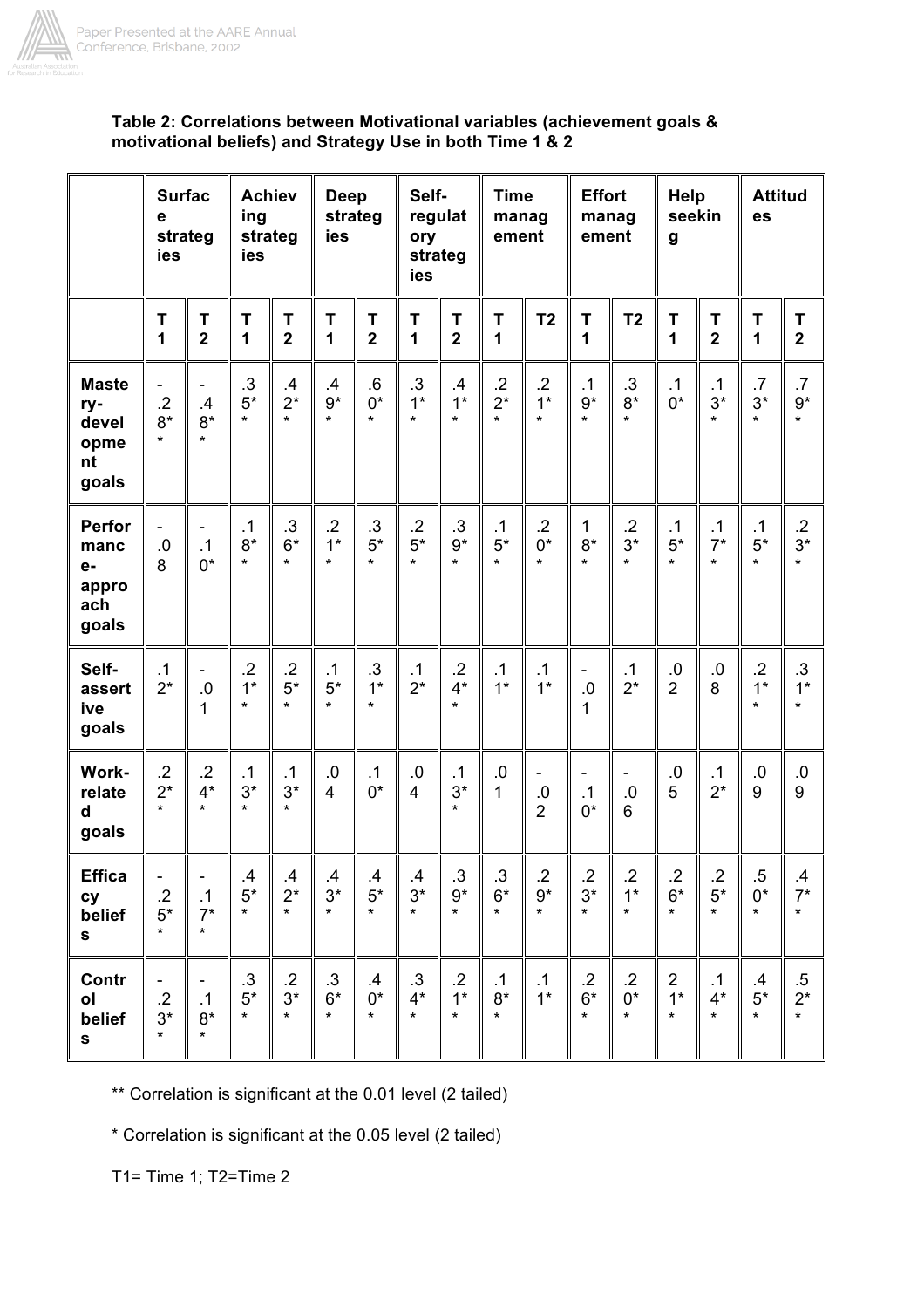

| Predictors                            | Surface<br>strategi<br>es | Achievi<br>ng<br>strategi<br>es | Deep<br>strategi<br>es | Self-<br>regulat<br>ory<br>strategi<br>es | Time<br>managem<br>ent | Effort<br>managem<br>ent | Help<br>seeki<br>ng |
|---------------------------------------|---------------------------|---------------------------------|------------------------|-------------------------------------------|------------------------|--------------------------|---------------------|
| Mastery-                              | $-33***$                  | $.13*$                          | $.33***$               | $.21***$                                  | .09                    | $.18***$                 | $.11*$              |
| Developm<br>ent goal                  |                           |                                 |                        |                                           |                        |                          |                     |
| Performan<br>ce-<br>approach<br>goals | $-10*$                    | .05                             | .07                    | $.12**$                                   | .08                    | .05                      | .07                 |
| Self-<br>assertive<br>goals           | $.14***$                  | .07                             | .02                    | .04                                       | $.11*$                 | $-.04$                   | $-.02$              |
| Work-<br>related<br>goals             | $.23***$                  | $-.04$                          | $-.01$                 | .03                                       | $-18**$                | $-.17**$                 | .07                 |
| Efficacy<br>beliefs                   | $-.03$                    | $.26**$                         | $.17**$                | $.18**$                                   | $.23***$               | .07                      | .06                 |
| Control<br>beliefs                    | $-.09$                    | $-.01$                          | .03                    | $-.02$                                    | $-12**$                | $-.03$                   | .03                 |
| Total<br>Adjusted<br>$R^2$            | $.19***$                  | $.12***$                        | $.20***$               | $.13***$                                  | $.09***$               | $.06***$                 | $.03***$            |

# Table 3: Standardized Regression Effects of Time 1 Motivational Variables on Time 2 **Strategy Variables**

\*\*\* p <. 001; \*\* p <. 01; \* p <. 05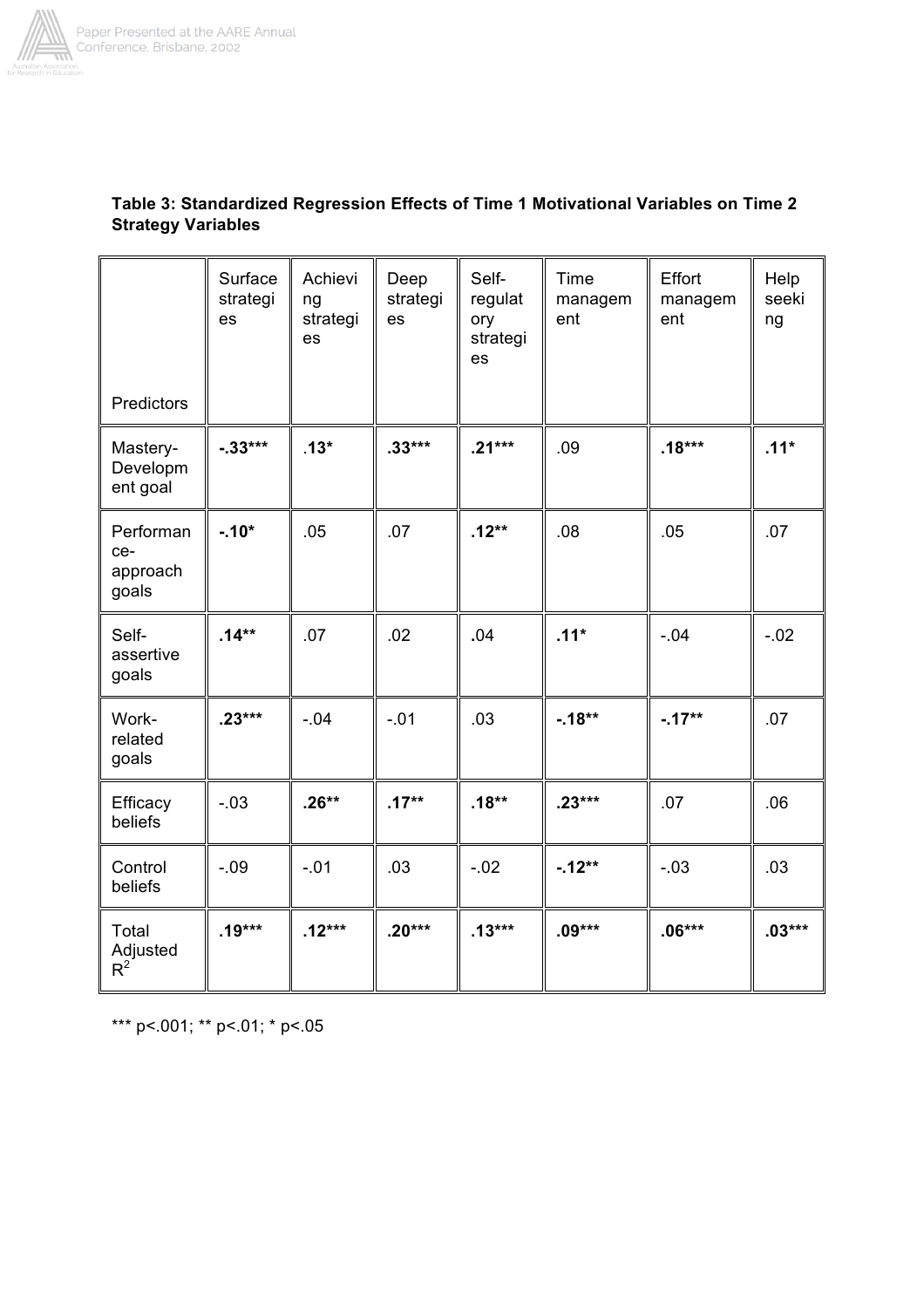

# Table 4: Changes in Standardized Regression Effects (Efficacy and Control Beliefs entered in step 1 and Achievement goals in step 2)

|                                      | <b>Surfac</b><br>е<br>strateg<br>ies | <b>Achiev</b><br>ing<br>strateg<br>ies | <b>Deep</b><br>strateg<br>ies | Self-<br>regulat<br>ory<br>strateg<br>ies | <b>Time</b><br>manage<br>ment | <b>Effort</b><br>manage<br>ment | Help-<br>seekin<br>g<br>strateg<br>ies |
|--------------------------------------|--------------------------------------|----------------------------------------|-------------------------------|-------------------------------------------|-------------------------------|---------------------------------|----------------------------------------|
| Efficacy<br><b>Beliefs</b>           | $-.08$                               | $.32***$                               | $.28***$                      | $.28***$                                  | $.27***$                      | .10                             | $.12**$                                |
| Control<br><b>Beliefs</b>            | $-.15*$                              | .01                                    | .08                           | .01                                       | $-.09$                        | .01                             | .04                                    |
| R <sup>2</sup>                       | .04                                  | .11                                    | .11                           | .08                                       | .05                           | .01                             | .02                                    |
| Efficacy<br><b>Beliefs</b>           | $-.02$                               | $.26***$                               | $.17***$                      | $.17***$                                  | $.23***$                      | .07                             | .06                                    |
| Control<br>beliefs                   | $-.09$                               | $-.01$                                 | .03                           | $-.02$                                    | $-.12**$                      | $-.03$                          | .03                                    |
| Master-<br>developm<br>ent goals     | $-.33***$                            | $.13***$                               | $.33***$                      | $.21***$                                  | .09                           | $.18***$                        | $.11*$                                 |
| Performa<br>nce-<br>approach<br>goal | $-.10*$                              | .05                                    | .07                           | $.12**$                                   | .08                           | .05                             | .07                                    |
| Self-<br>assertive<br>goals          | $.14***$                             | .07                                    | .02                           | .04                                       | $.11*$                        | $-.04$                          | $-.02$                                 |
| Work-<br>related<br>goals            | $.23***$                             | $-.04$                                 | $-.01$                        | .03                                       | $-.18**$                      | $-.17***$                       | .07                                    |
| $R^2$ Incre<br>ment                  | .16                                  | .03                                    | .10                           | .06                                       | .05                           | .06                             | .02                                    |
| Total $R^2$                          | .20                                  | .14                                    | .21                           | .14                                       | .10                           | .07                             | .04                                    |

\*\*\* p <. 001; \*\* p <. 01; \* p <. 05